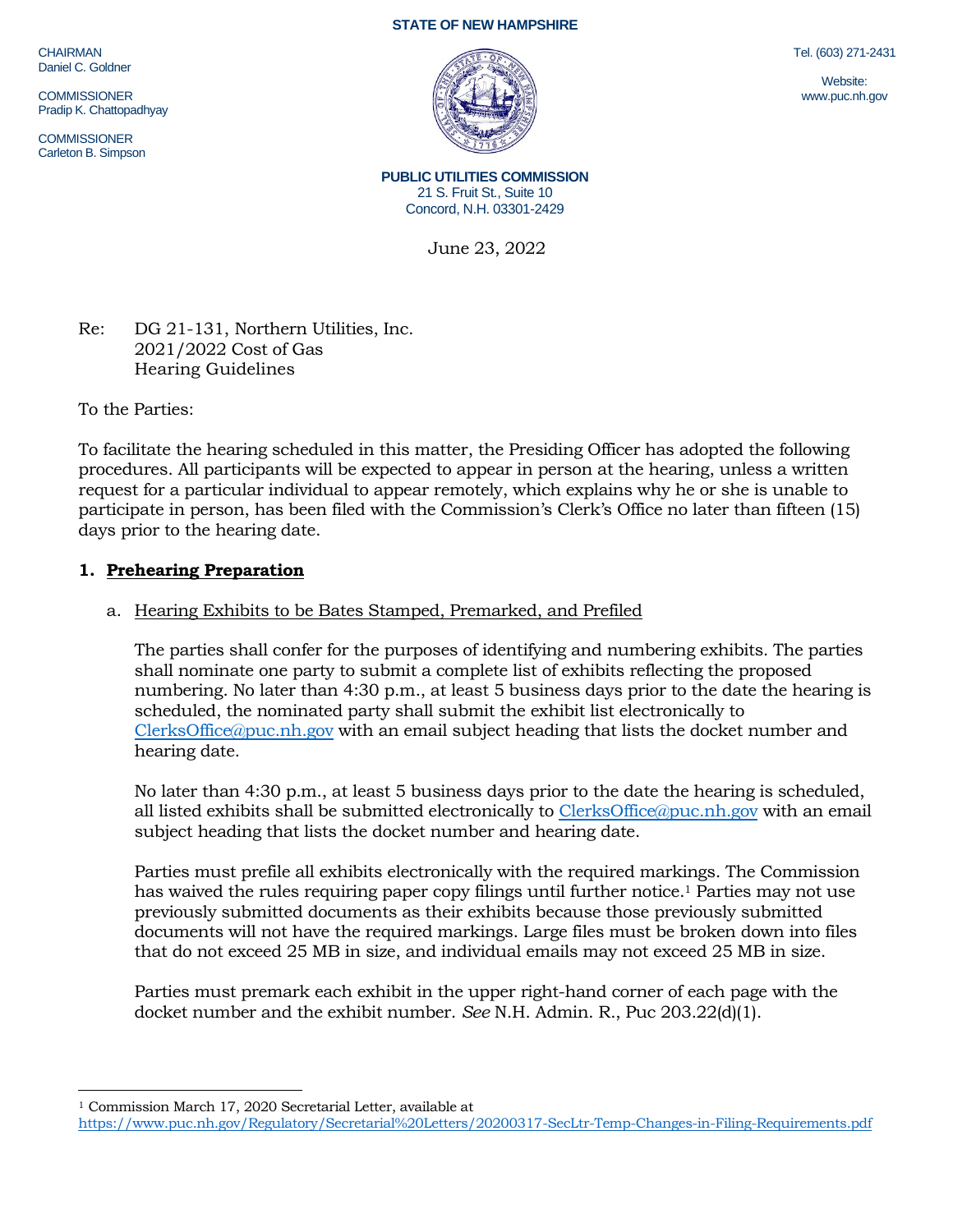Parties must sequentially paginate each exhibit, which should be Bates-stamped with Arabic numerals only. *See* N.H. Admin. R., Puc 203.22(c). The sequential pagination must carry through multi-document exhibits. Bates numbering must appear in the lower right corner of each page of the exhibit, in approximately the same location, unless such placement would cause confusion or block the view of necessary information in the exhibit.

Parties must name each electronic version of an exhibit using the following naming convention: Docket No. without prefix\_Date of Hearing\_exh no. [Example: 20-040\_2020-04- 27\_exh\_3]. Parties may not include more than one exhibit per electronic file. If a large file exceeds 25 MB in size and has been broken into several smaller parts, this should be reflected in the exhibit number, such as "exh\_1 (Part 1 of 5)." Confidential files should be named using the following naming convention: con\_ Docket No. without prefix\_Date of Hearing exh no.

Failure of the parties to follow the above requirements may result in postponement of the hearing.

b. Witness Lists

No later than 4:30 p.m., at least 5 business days prior to the date the hearing is scheduled, each party shall submit its witness list electronically to [ClerksOffice@puc.nh.gov](mailto:Clerks.Office@puc.nh.gov) with an email subject heading that lists the docket number, hearing date, and name of party filing. The parties may submit a joint witness list. The Commission may limit the number of witnesses or time for each witness's testimony pursuant to Puc 203.21.

c. Filing and Service

All parties must observe the Commission's rules for service.

Parties may, but are not required to, file paper copies of exhibits and exhibit lists at this time. If parties elect to file only electronically at this time, then they are directed to maintain one paper copy of all filings. The Commission will issue a subsequent order or letter indicating when that paper copy must be filed.

d. Confidential Information

No later than 4:30 p.m., at least 5 business days prior to the date the hearing is scheduled, parties must advise the Commission by email sent to [ClerksOffice@puc.nh.gov](mailto:Clerks.Office@puc.nh.gov) and the service list only if they will be discussing or introducing confidential information during the hearing. If so, parties should identify the confidential information in question.

## **2. Conduct of Hybrid Hearing**

## a. Use of Webex Videoconferencing Platform

If a hybrid hearing format will be used, the Commission will use the Webex videoconferencing software to hold the hearing. Parties will be sent a link to the Webex videoconference in advance that will enable them to join the hearing remotely.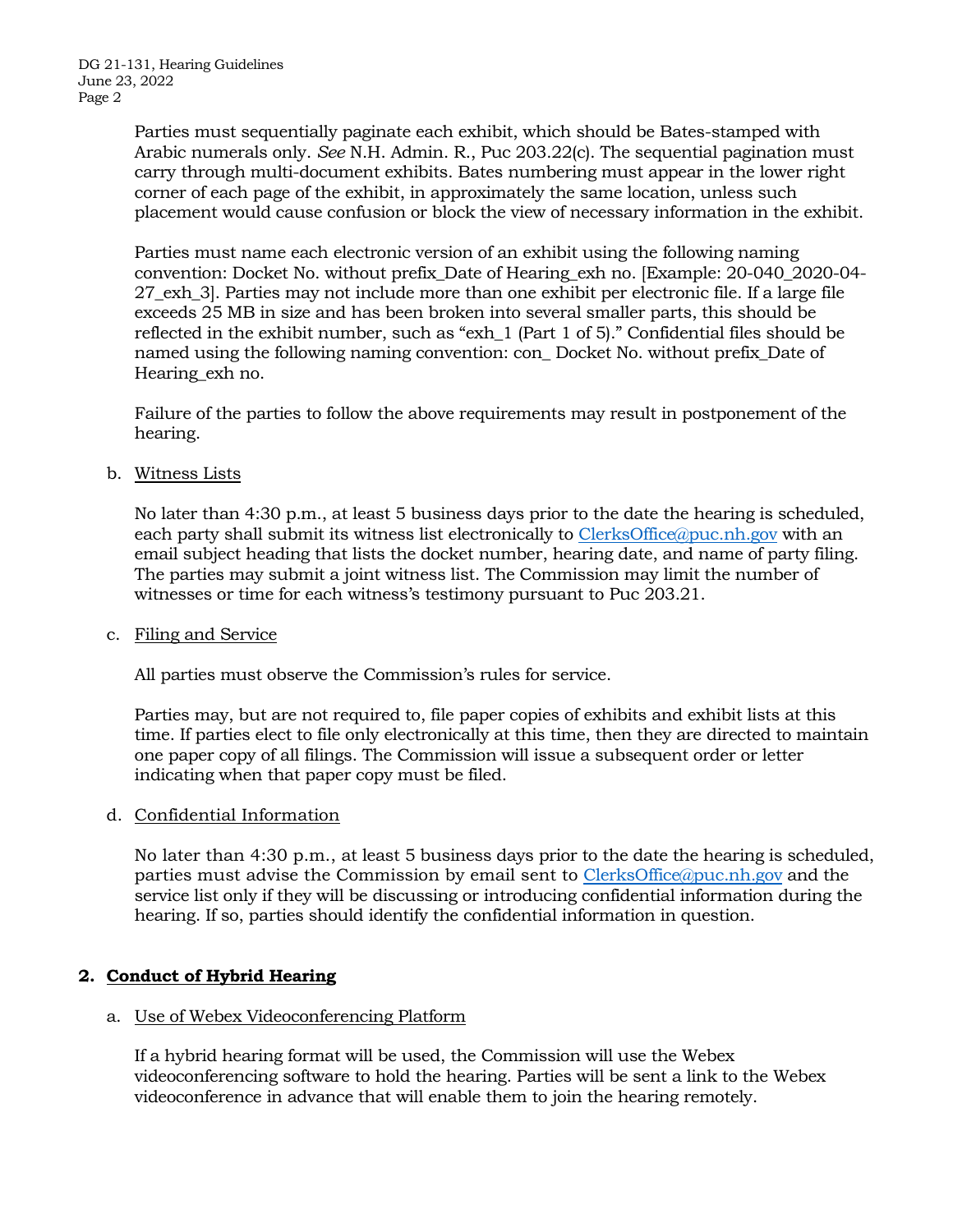b. Technology Requirements for Remote Participation & Best Practices

Parties and individuals participating remotely must have the ability to be seen and heard by the commissioners during the hearing. Accordingly, some form of camera device and microphone must be available to remote participants. All individuals participating remotely are encouraged to use a hard-wired, not wireless, internet connection and a good quality wired microphone. Participants should download and test the Webex software in advance of the hearing.

### c. Preregistration of Remote Participants

No later than 4:30 p.m., at least 5 business days prior to the date the hearing is scheduled, each person wishing to speak for, or on behalf of, a party, or to provide public comment, during the hearing must register with the moderator<sup>2</sup> at [PUCWebModerator@puc.nh.gov](mailto:PUCWebModerator@puc.nh.gov) by sending an email with a subject heading that lists the docket number, hearing date, and name of party filing. A party should submit one email for all of its participants (witnesses, attorneys, etc.) listing the name, email address, and telephone number of each participant.

### d. Preregistration of In-Person Participants

Parties and members of the public wishing to attend the hearing in person are encouraged to register in advance at [ClerksOffice@puc.nh.gov](mailto:Clerks.Office@puc.nh.gov) or by calling the Commission at (603) 271-2431, at least 5 business days before the hearing.

#### e. Presentation of Exhibits by Remote Participants

Each participant must clearly identify each exhibit by its premarked number before referencing it or introducing it by video during the hearing. If it will be necessary for a party to display an exhibit (or exhibits) on the screen during the hearing, then that party must do a run-through with the moderator at least one business day prior to the scheduled hearing to ensure that the party knows how to do so and how to close the presentation when it is complete.

#### f. Technology Trouble Shooting on the Hearing Day

Hearing participants joining remotely via Webex must join the Webex conference at least 15 minutes before the scheduled commencement of the hearing to verify their names and affiliations, resolve any technical issues, and discuss any necessary preparations prior to the commencement of the hearing.

Any participant experiencing difficulties obtaining access to, or participating in, the hearing should call the Commission at (603) 271-2431.

<sup>&</sup>lt;sup>2</sup> The moderator is a staff member assigned to aid the Commission with the technological aspects of the remote hearing.